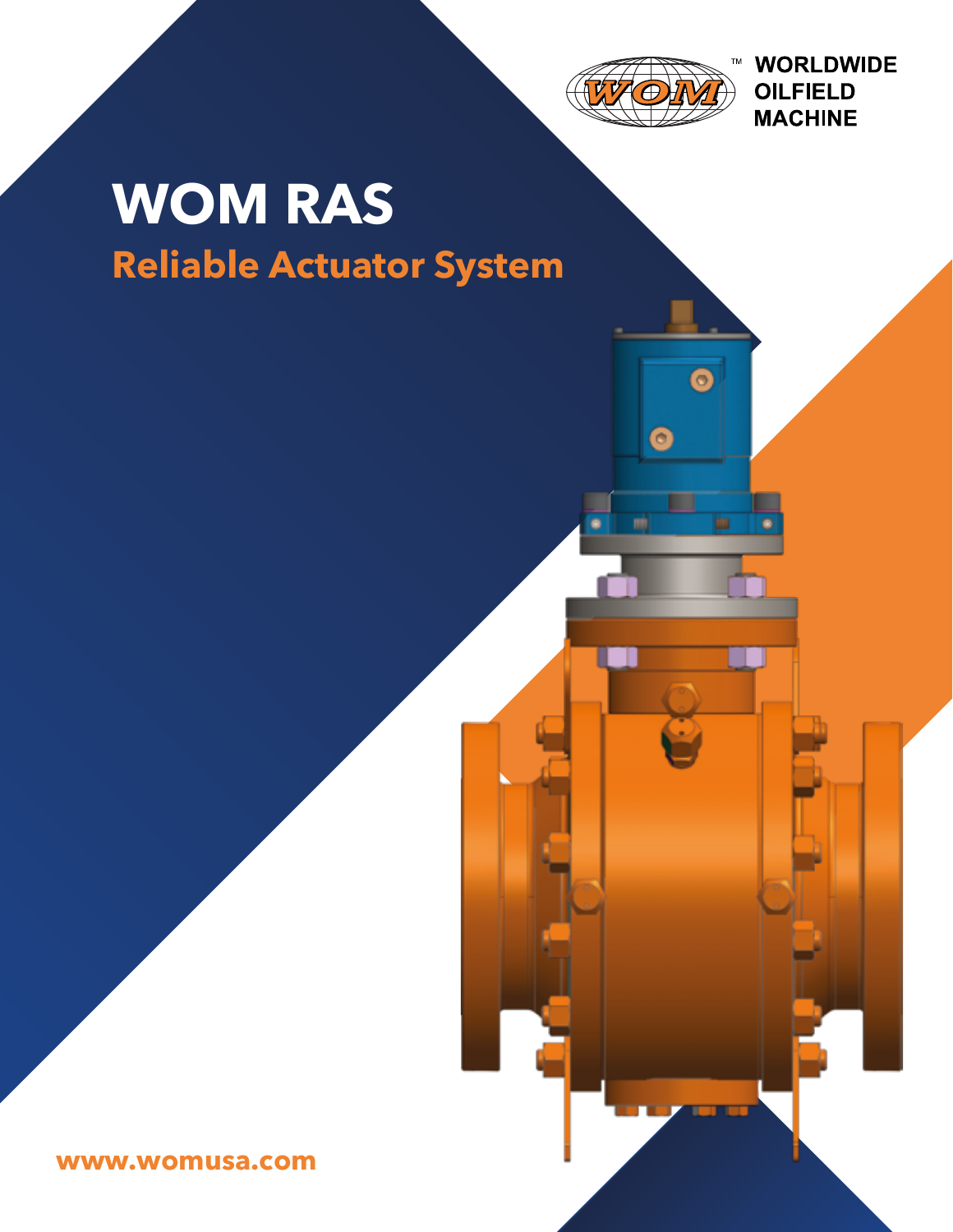### **Reliability**

Due to its proven reliability, the WOM RAS (Reliable Actuator System) sets the standard for the Oil & Gas industry by offering the hydraulic version. Complete one stop solutions that reflect a deep appreciation of Oil & Gas customer needs & industry standards.

WOM RAS is a cost-effective modular design that allows a high degree of customization while delivering performance on all fronts.

## **Familiarity with Oil & Gas Standards**

WOM RAS is part of the WOM Product portfolio. Central to our success is a deep understanding of the industry requirements and our engineering expertise gained throughout all these years. Unlike conventional, heavy and bulky Scotch & Yoke Actuators, WOM provides RAS

Actuator, an alternative double acting hydraulic actuator having a cutting edge over industry competitors.



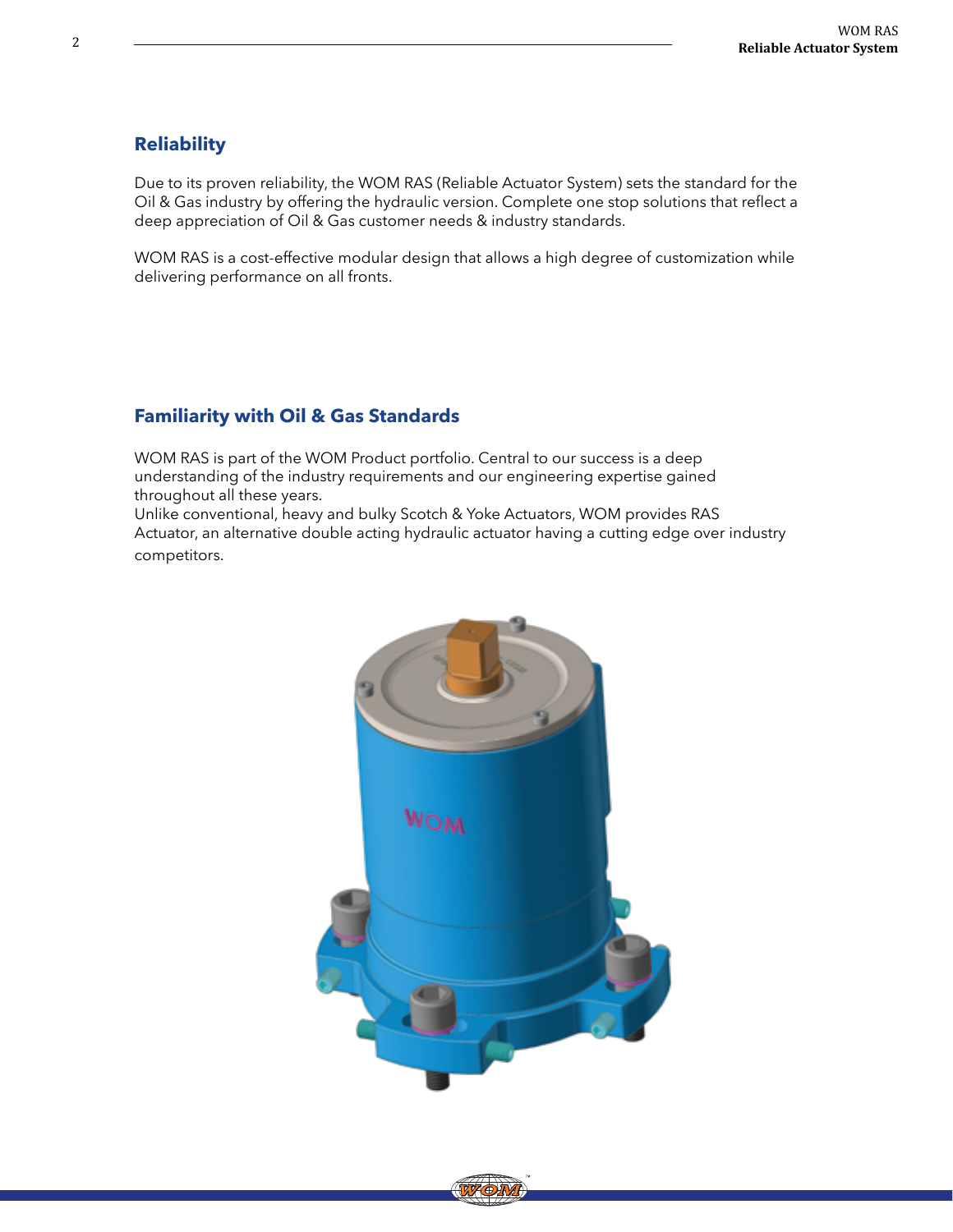#### **Key Benefits**

- Superlative quality and performance
- Operating time is low
- Meets all Oil & Gas industry regulations
- Industry's most compact actuator design for quarter turn valves like Ball, Plug, Butterfly, etc.
- Fully adaptable to your needs
- Minimal maintenance and running cost

WOM developed RAS Actuators has following added advantages when compared to industry available actuators:

- 1. Lowest Weight
- 2. Centre of Gravity is almost at the center
- 3. Compact End-to-End dimensions
- 4. Wide Range of Torque



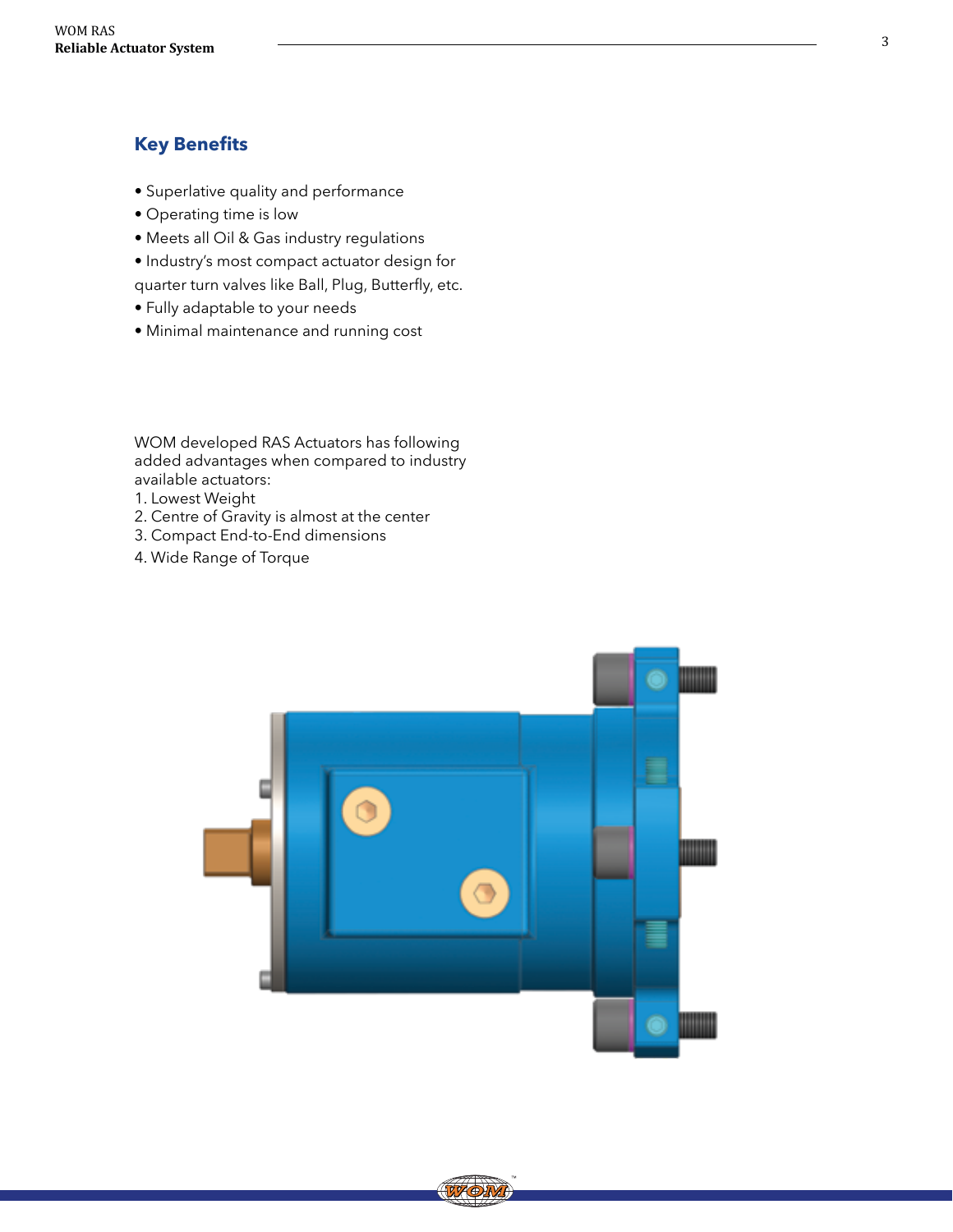**WOM RAS is a small sized yet a powerful actuator for large valves having very high torque requirements. The actuator has a high-quality compact design, a long life and is easy to install.**

#### **Torque**

| <b>Actuator Mode</b> | Torque (N-m) | Torque in Ibf-ft | <b>Torque in Ibf-in</b> |
|----------------------|--------------|------------------|-------------------------|
| <b>RAS 125</b>       | 125          | 92.2             | 1106.3                  |
| <b>RAS 250</b>       | 250          | 184.4            | 2212.7                  |
| <b>RAS 500</b>       | 500          | 368.8            | 4425.4                  |
| <b>RAS 1000</b>      | 1000         | 737.6            | 8850.8                  |
| <b>RAS 2000</b>      | 2000         | 1475.2           | 17701.5                 |
| <b>RAS 4000</b>      | 4000         | 2950.4           | 35403.0                 |
| <b>RAS 8000</b>      | 8000         | 5900.8           | 70806.0                 |
| RAS 16000            | 16000        | 11801.6          | 141612.0                |
| RAS 32000            | 32000        | 23603.2          | 283224.0                |

#### **WOM RAS Actuator Minimizing Environmental Impact**

- Offers very low energy consumption compared to pneumatic systems
- Designed for low energy consumption and require minimum of oil
- Can be disassembled into small pieces and recycled.
- Has a long life, if the oil is kept clean and particle free, only the sealing needs to be changed occasionally

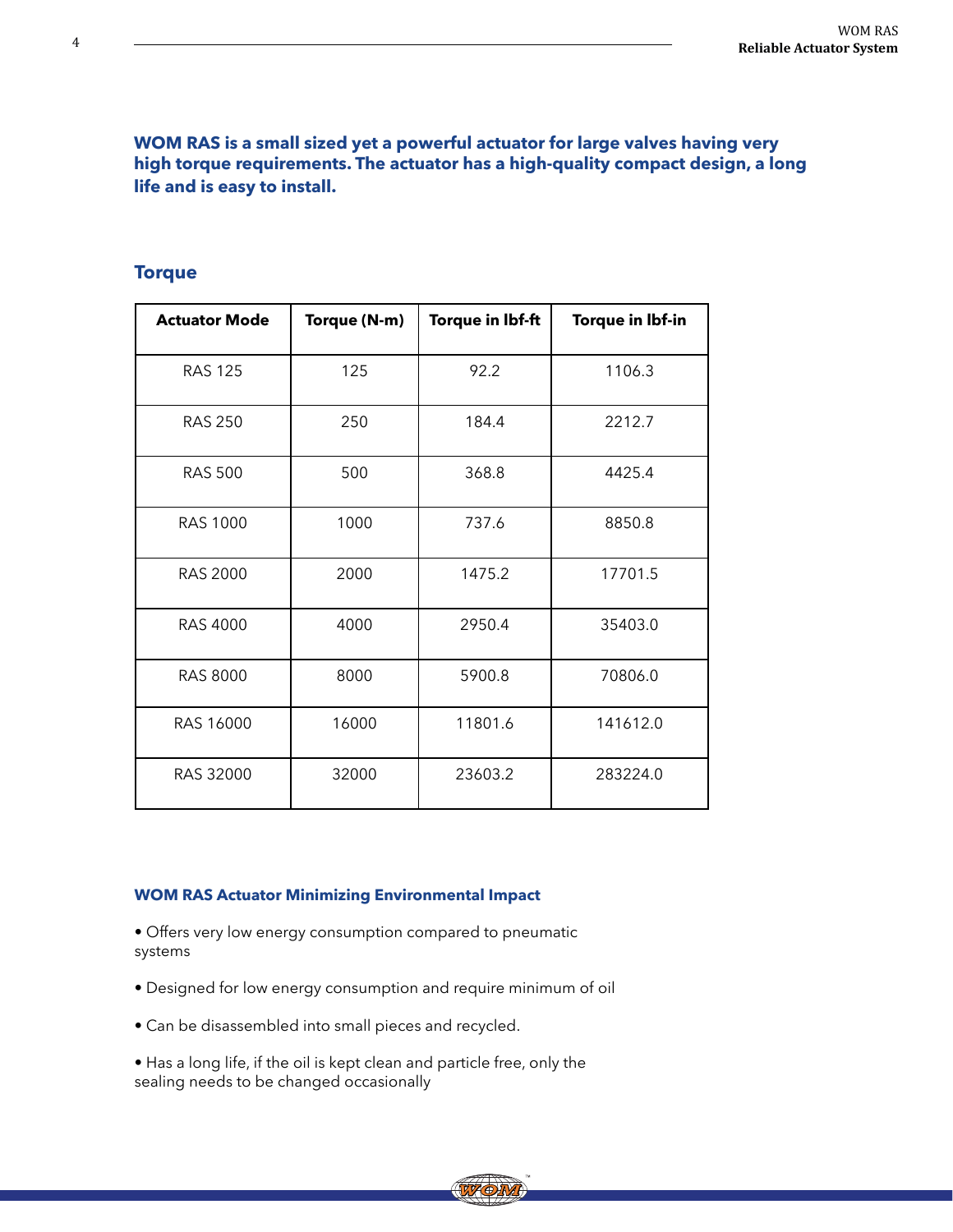